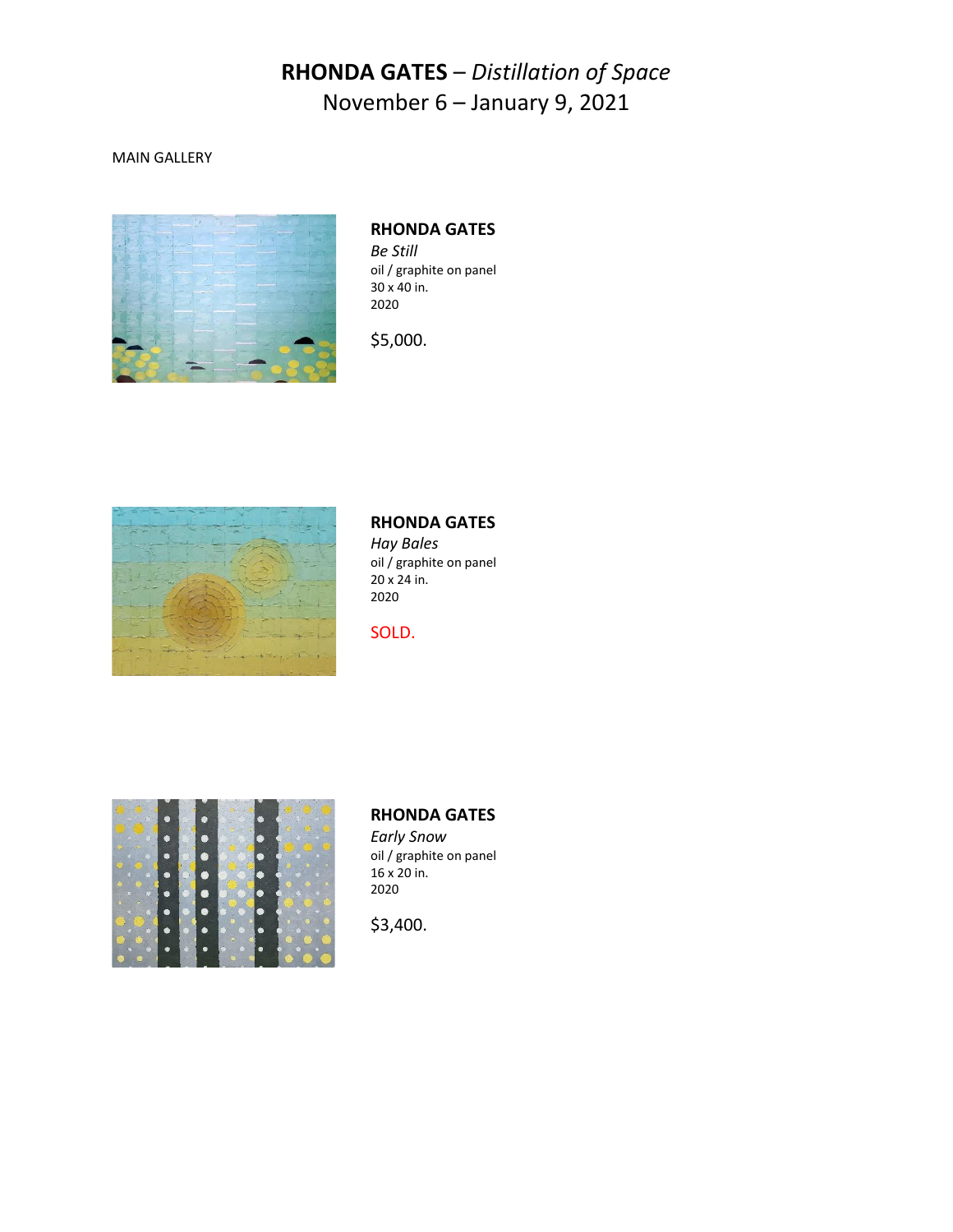

### **RHONDA GATES**

*Birch Trees and Snow* oil / graphite on panel 24 x 20 in. 2020

\$4,000.



#### **RHONDA GATES**

*Apparition* oil / graphite on panel 36 x 30 in. 2020

SOLD.



### **RHONDA GATES**

*In the Shadow of Trees* oil / graphite on panel 20 x 16 in. 2020

\$3,400.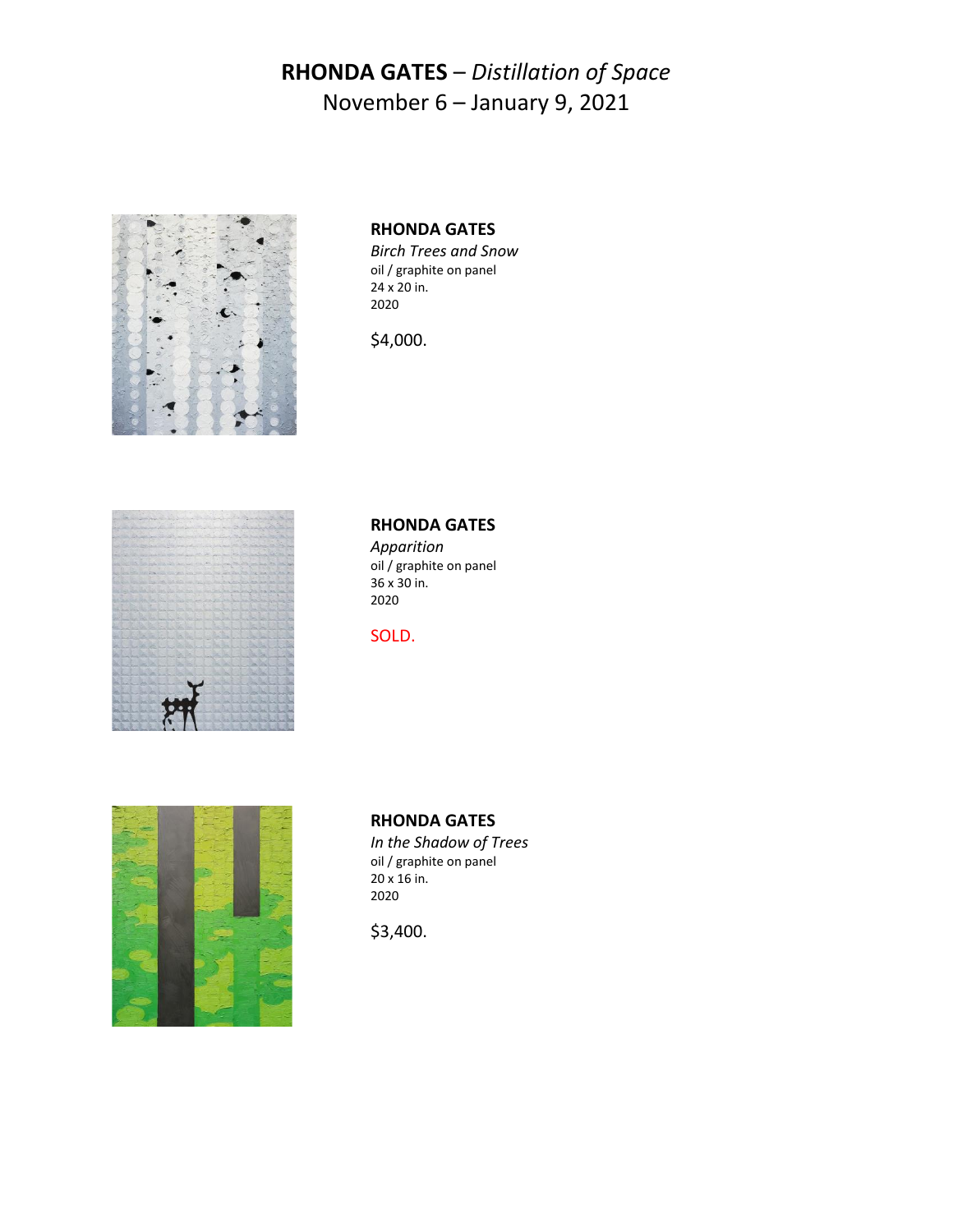

### **RHONDA GATES**

*River's Edge* oil / graphite on panel 20 x 16 in. 2020

\$3,400.



## **RHONDA GATES**

*Boreal Fauna* oil / graphite on panel 24 x 18 in. 2020

\$3,800.



### **RHONDA GATES**

*Wetlands* oil / graphite on panel 18 x 24 in. 2020

SOLD.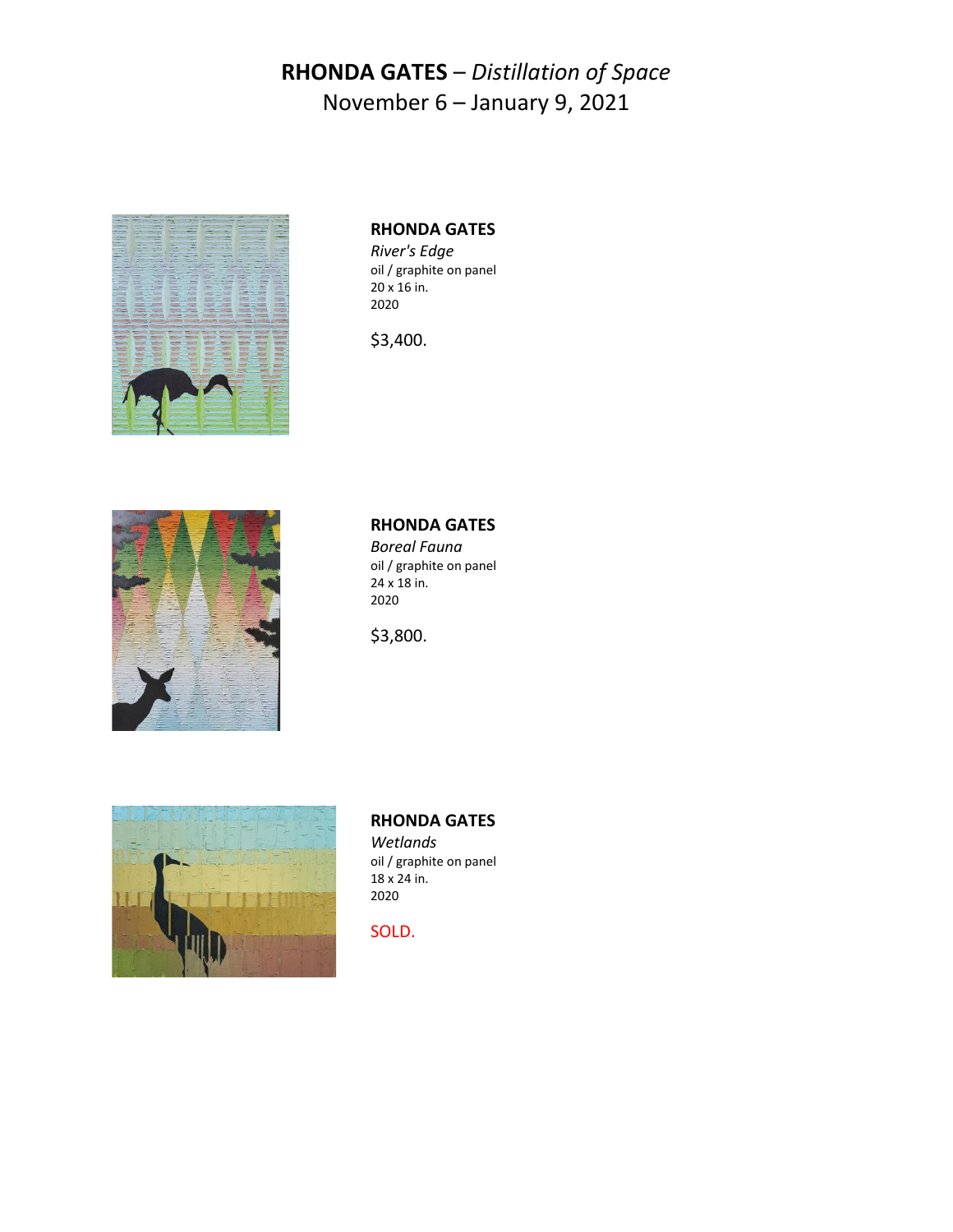

### **RHONDA GATES**

*The Cherry Thief* oil / graphite on panel 20 x 24 in. 2020

\$4,000.



### **RHONDA GATES**

*Passage* oil / graphite on panel 20 x 24 in. 2020

\$4,000.



### **RHONDA GATES**

*Road Cut and Fog* oil / graphite on panel 40 x 30 in. 2020

\$5,000.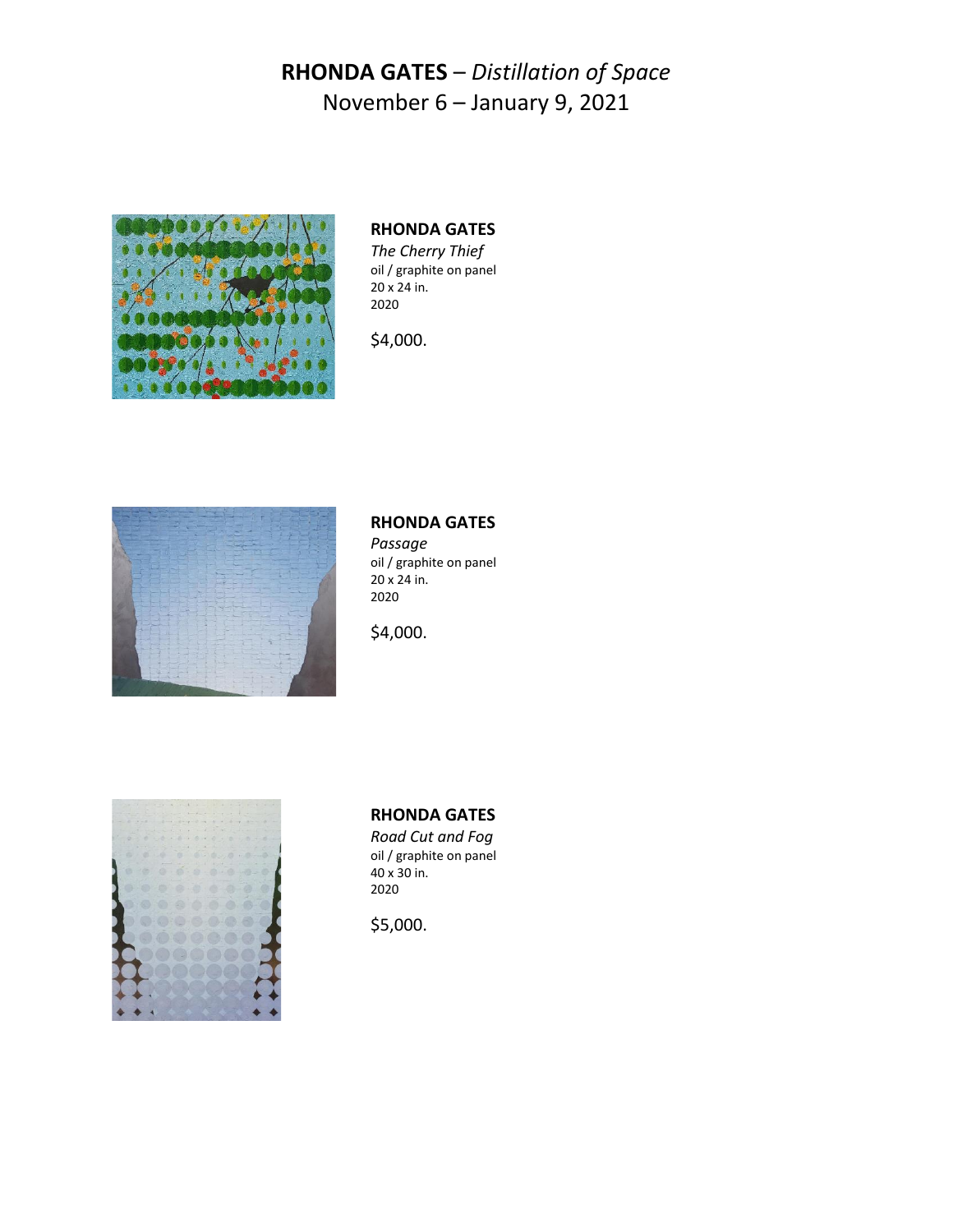

## **RHONDA GATES**

*Summers End* oil / graphite on panel  $18 \times 24$  in. 2020

\$3,800.



### **RHONDA GATES**

*Reflections on a Fall Lake* oil / graphite on panel 16 x 20 in. 2020

\$3,400.



**RHONDA GATES** *Summer Place Reflections* oil / graphite on panel 20 x 24 in. 2020

\$4,000.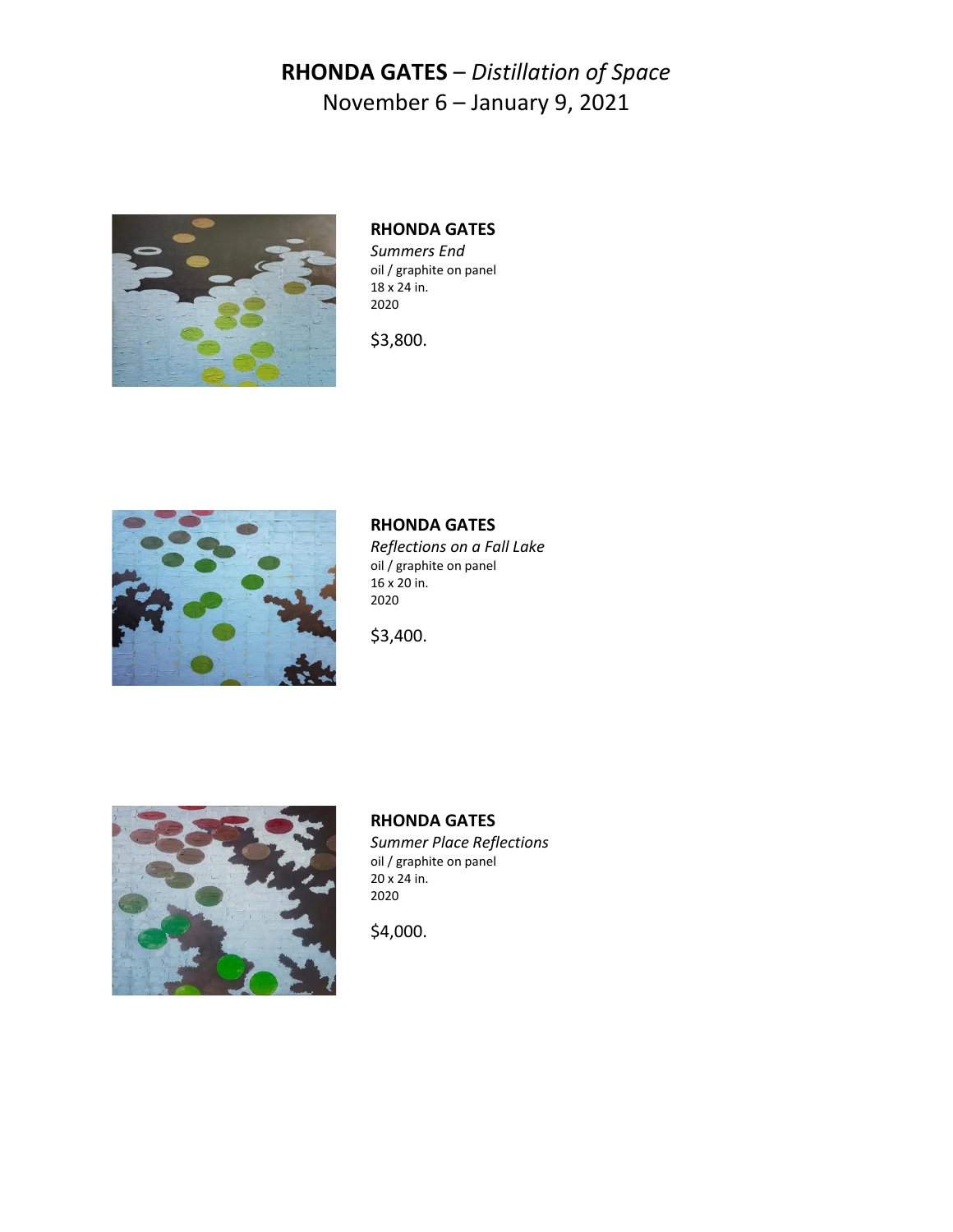

#### **RHONDA GATES**

*Rainfall* oil / graphite on panel 36 x 24 in. 2020

\$4,600.



### **RHONDA GATES**

*Will I See You Again?* oil / graphite on panel 20 x 24 in. 2020

\$4,000.



#### **RHONDA GATES**

*Flight* oil / graphite on panel 30 x 36 in. 2020

\$4,800.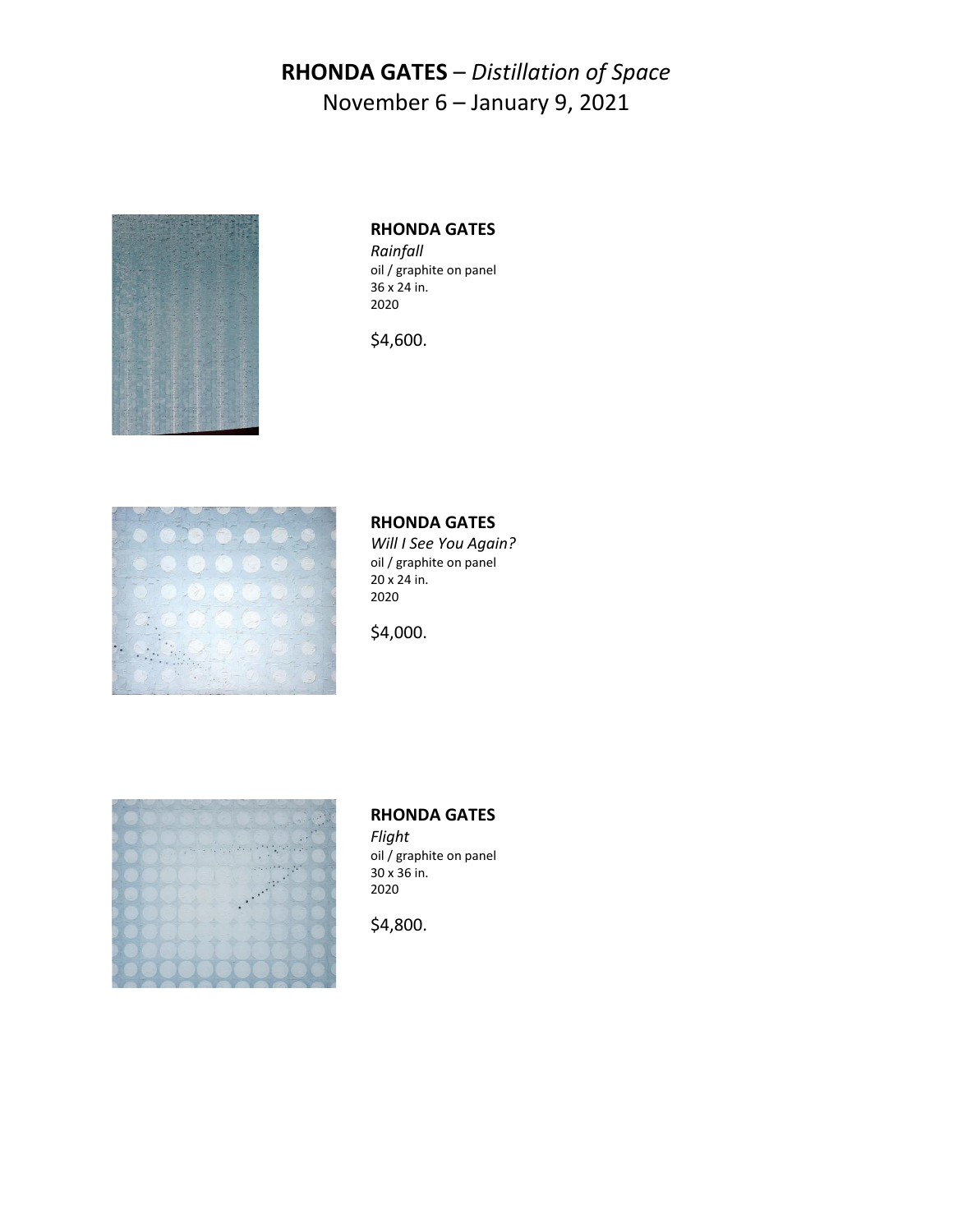

### **RHONDA GATES**

*Return Flight* oil / graphite on panel 20 x 24 in. 2020

\$4,000.

#### ABOVE DESK



### **RHONDA GATES**

*Waiting to Pass* oil / graphite on panel 36 x 36 in. 2020

\$5,000.